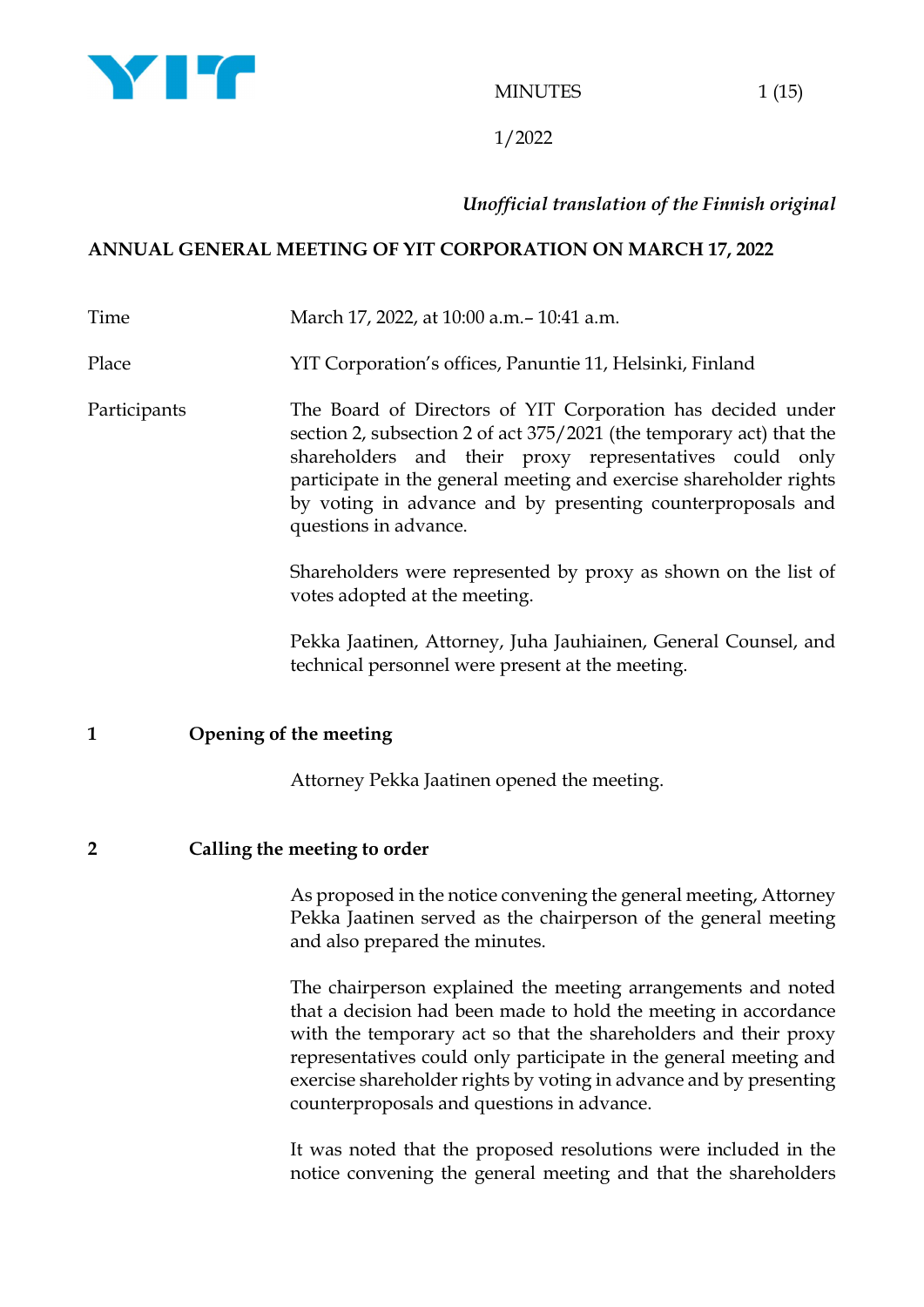

were provided the opportunity to present counterproposals and questions in advance. No counterproposals or questions were received by the deadlines given in the notice to convene the general meeting.

The chairperson noted that since the shareholders and their proxy representatives were only able to vote in advance, voting had been carried out on all of the resolution items on the agenda. In accordance with the temporary act, it was possible to oppose the proposed resolutions in every item without a counterproposal. A shareholder could also abstain from voting on one or more items, in which case said shareholder was deemed to not be represented in the item in question. As a result, the number of shares and votes having participated in voting varies between the items.

It was recorded that the summaries of the results of voting will be attached to the minutes under each resolution item of the agenda. Summaries of votes cast on behalf of holders of nominee-registered shares were attached to the minutes (Appendix 1).

# **3 Election of the examiner of the minutes and supervisor of the counting of votes**

As proposed in the notice convening the general meeting, Juha Jauhiainen, General Counsel, served as the person to examine the minutes and supervise the counting of votes.

## **4 Establishing the legality of the meeting**

It was noted that the general meeting had been convened in the manner and within the time limits set forth in the Limited Liability Companies Act, the temporary act and the Company's Articles of Association by a notice of meeting published on the Company's website on February 4, 2022 (Appendix 2).

It was also noted that the Board of Directors has not received any demands for matters to be discussed at the general meeting by the given deadline of January 7, 2022.

It was noted that the meeting was legal.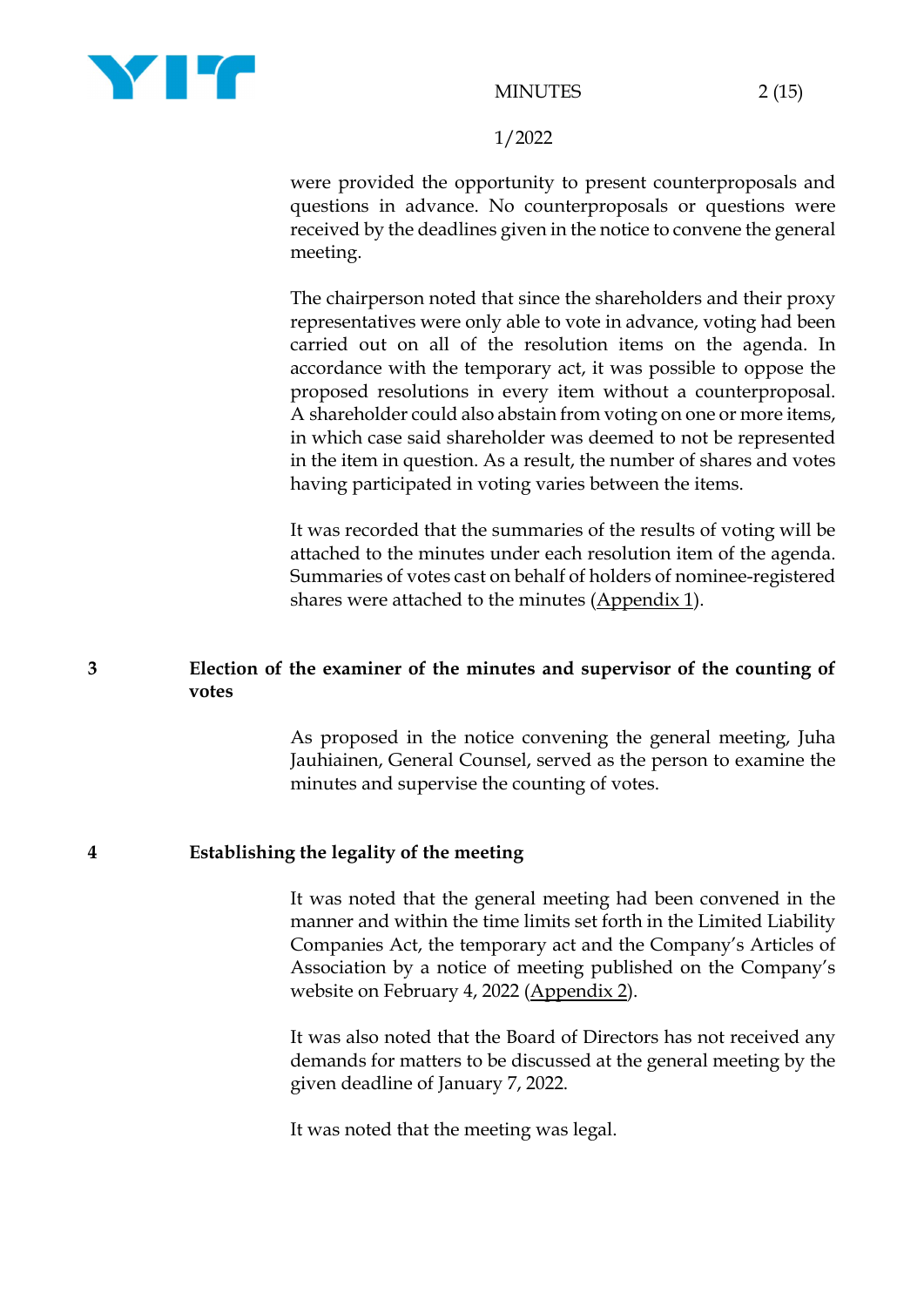

#### **5 Recording the attendance at the meeting and adoption of the list of votes**

The list provided by Euroclear Finland Oy of shareholders who had voted in advance within the advance voting period either in person or through a proxy and who were entitled to participate in the general meeting in accordance with chapter 5, sections 6 and 6 a of the Limited Liability Companies Act was presented.

It was recorded that a total of 227 shareholders, representing 120,445,085 shares and votes and corresponding to approximately 57.06% of all of the shares and votes in the Company, had participated in the advance voting.

It was noted that the Company held 1,980,947 of the Company's own shares on the record date of the general meeting March 7, 2022, and that under the Limited Liability Companies Act, they cannot be used for participation in a shareholders' meeting.

It was noted that in addition to the chairperson of the meeting and the person to scrutinise the minutes and to supervise the counting of votes, those present in the meeting room included technical personnel.

The list of participants and the list of votes represented at the meeting were attached to the minutes (Appendix 3).

# **6 Presentation of the financial statements, the report of the Board of Directors, the consolidated financial statements and the auditor's report for the year 2021**

It was noted that the information contained in the financial statements documents for the year 2021 had been published by a stock exchange release on February 17, 2022, and that they had, since that date, been available for viewing on the Company's website at www.yitgroup.com.

It was noted that the auditor's report included an unqualified auditor's opinion and that the auditor's report did not contain any remarks.

It was noted that because participation in the general meeting was possible only in advance, the financial statements for the year 2021, the report of the Board of Directors, the consolidated financial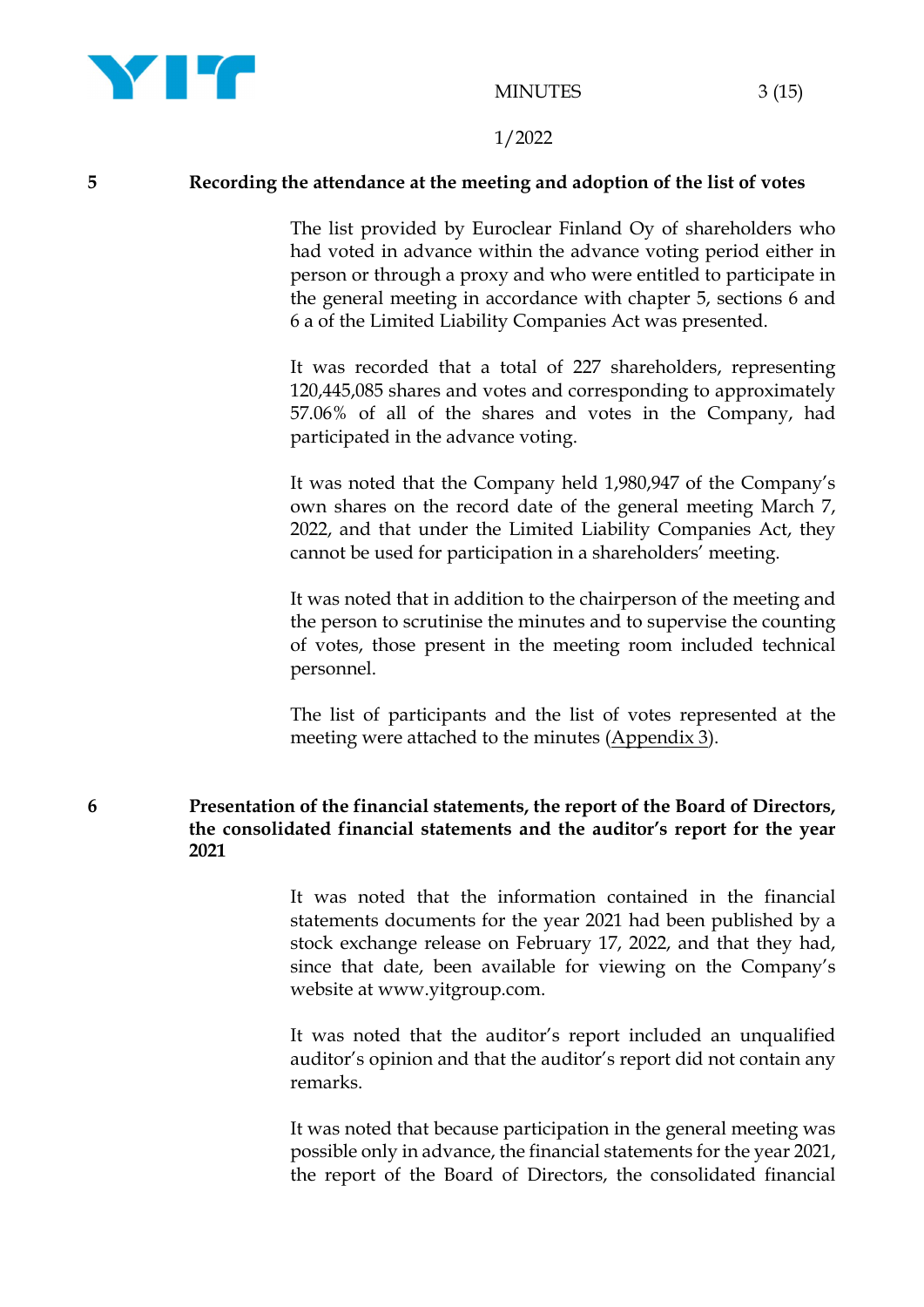

statements and the auditor's report were deemed to have been presented to the general meeting.

The financial statements documents were attached to the minutes (Appendix 4).

# **7 Adoption of the financial statements and the consolidated financial statements**

It was recorded that 120,442,585 shares and votes, corresponding to 57.05% of all of the shares and votes in the Company, participated in the voting. A total of 118,876,931 votes were cast to support the adoption of the financial statements and the consolidated financial statements, corresponding to 100.00% of the votes cast. No votes were cast against the adoption of the financial statements and the consolidated financial statements. The number of shares that cast no votes, i.e. abstained, was 1,565,654.

The summary of the result of voting was attached to the minutes (Appendix 5).

Based on the result of voting, the general meeting adopted the financial statements of the parent Company and the consolidated financial statements for the year 2021.

# **8 Resolution on the measures warranted by the profit shown on the adopted balance sheet, dividend payout and decision on the record date and payment date for dividends**

It was noted that the distributable funds of the parent company YIT Corporation on December 31, 2021 amounted to approximately EUR 807 million and the profit for the financial year 2021 was approximately EUR 5 million.

It was noted that the Board of Directors had proposed that a dividend of 16 cents (EUR 0.16) per share be paid based on the balance sheet to be adopted for the year 2021 and that the dividend will be paid in two equal instalments.

According to the Board of Directors' proposal, the first 8 cent (EUR 0.08) instalment of the dividend will be paid to shareholders who, by the dividend record date of the first instalment on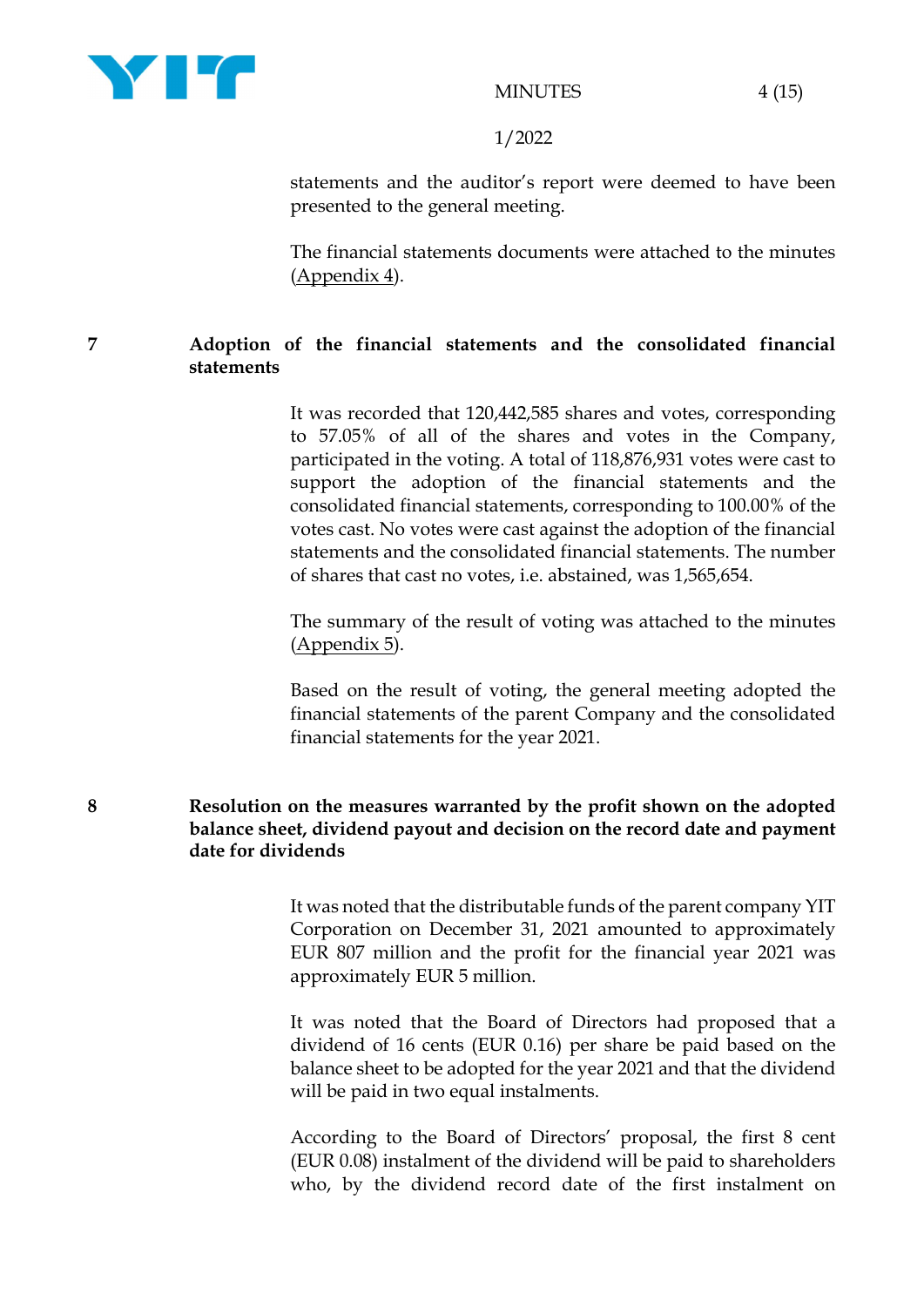

#### MINUTES 5 (15)

#### 1/2022

March 22, 2022, have been entered as shareholders in the Company's shareholder register maintained by Euroclear Oy. The Board of Directors has proposed that the payment date of the dividend for the first instalment be April 7, 2022.

According to the Board of Directors' proposal, the second 8 cent (EUR 0.08) instalment of the dividend will be paid in October 2022 to shareholders who, by the dividend record date of the second instalment, have been entered as shareholders in the Company's shareholder register maintained by Euroclear Oy. The Board of Directors will decide on the record date and payment date of the second instalment of the dividend in a meeting to be scheduled for September 2022. Accordingly, as per the current rules of the Finnish book-entry system, the dividend record date would be October 4, 2022 at the earliest and the dividend payment date October 12, 2022.

It was recorded that 120,445,085 shares and votes, corresponding to 57.06% of all of the shares and votes in the Company, participated in the voting on the Board of Directors' proposal for the distribution of profit. A total of 118,966,249 votes were cast to support the Board of Directors' proposal, corresponding to 100.00% of all of the votes cast. No votes were cast against the Board of Directors' proposal. The number of shares that cast no votes, i.e. abstained, was 1,478,836.

The summary of the result of voting was attached to the minutes (Appendix 6).

Based on the result of voting, the general meeting resolved to approve the Board of Directors' proposal on dividend distribution. The first instalment of the dividend will be paid to shareholders who, by the dividend record date of the first instalment on March 22, 2022, have been entered as shareholders in the Company's shareholder register maintained by Euroclear Finland Oy. The first instalment of the dividend will be paid on April 7, 2022. The Board of Directors will decide on the record date and payment date of the second instalment of the dividend in a meeting to be scheduled for September 2022. Accordingly, as per the current rules of the Finnish book-entry system, the dividend record date would be October 4, 2022 at the earliest and the dividend payment date October 12, 2022.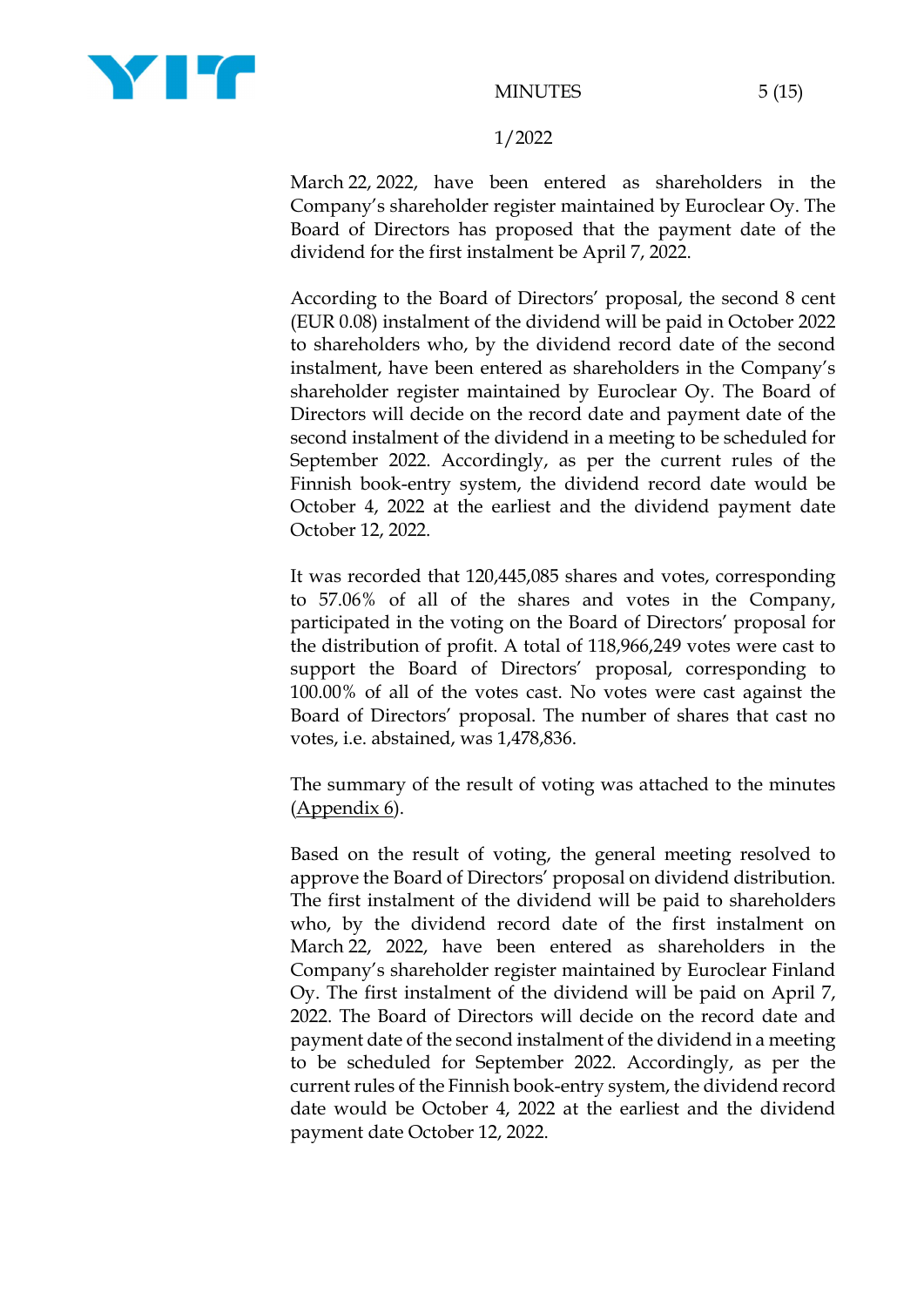

MINUTES 6 (15)

1/2022

#### **9 Discharge of the members of the Board of Directors and the President and CEO from liability**

It was noted that the resolution regarding discharge from liability for 2021 applies to the persons having acted as members of the Board of Directors and the Company's President and CEO.

It was recorded that 117,613,266 shares and votes, corresponding to 55.71% of all of the shares and votes in the Company, participated in the voting. A total of 116,046,494 votes were cast to support granting discharge from liability, corresponding to 100.00% of all of the votes cast. No votes were cast against granting discharge from liability. The number of shares that cast no votes, i.e. abstained, was 1,566,772.

The summary of the result of voting was attached to the minutes (Appendix 7).

It was recorded that persons having acted as members of the Board of Directors or as the President and CEO of the Company in 2021 and having voted in advance were disqualified to vote with shares directedly held by them in this resolution item of the agenda.

Based on the result of voting, the general meeting resolved to grant discharge from liability for 2021 to persons having acted as members of the Company's Board of Directors and the Company's President and CEO.

# **10 Presentation and adoption of the remuneration report for the Company's governing bodies**

It was noted that the remuneration report for the Company's governing bodies had been published by a stock exchange release on February 17, 2022, and that it had, since that date, been available for viewing on the Company's website at www.yitgroup.com.

It was noted that because participation in the general meeting was possible only in advance, the remuneration report for governing bodies was deemed to have been presented to the general meeting.

The remuneration report for governing bodies was attached to the minutes (Appendix 8).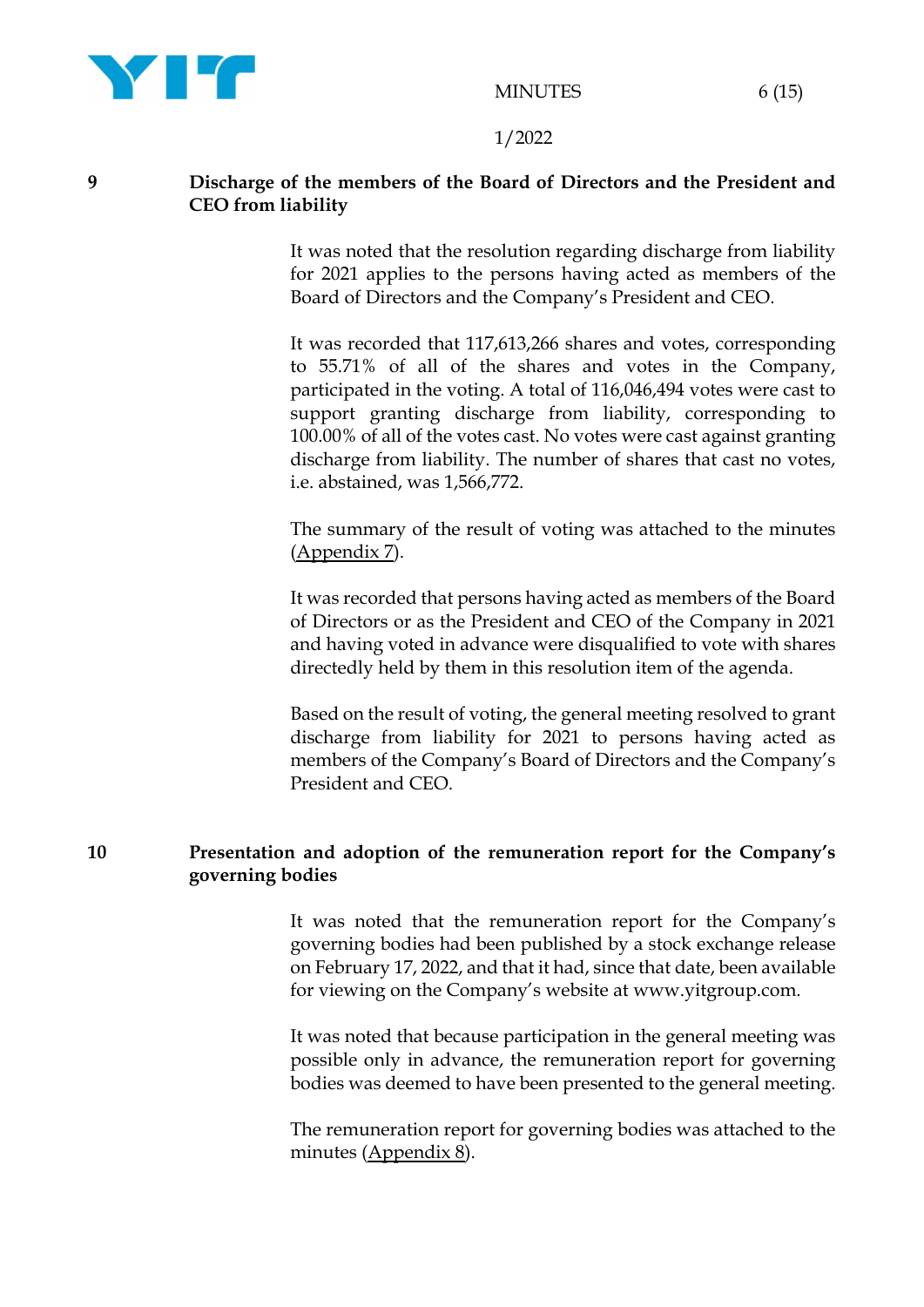

It was recorded that 120,440,585 shares and votes, corresponding to 57.05% of all of the shares and votes in the Company, participated in the voting. A total of 118,813,769 votes were cast to support the remuneration report for governing bodies, corresponding to approximately 99.88% of all of the votes cast, and 138,116 votes were cast against the approval of the remuneration report for governing bodies, corresponding to approximately 0.12% of the votes cast. The number of shares that cast no votes, i.e. abstained, was 1,488,700.

The summary of the result of voting was attached to the minutes (Appendix 9).

Based on the result of voting, the general meeting resolved to approve the presented remuneration report for governing bodies. The resolution was advisory.

# <span id="page-6-0"></span>**11 Decision on the remuneration of the Chairman, Vice Chairman and members of the Board of Directors and remuneration of the Nomination Board**

It was noted that the Shareholders' Nomination Board had made propose[d resolutions on items 11–](#page-6-0)[13](#page-8-0) on the agenda that were published by a stock exchange release on January 27, 2022 and included in the notice convening the general meeting.

It was noted that the Shareholders' Nomination Board had proposed that the members of the Board of Directors be paid the following fixed annual fees for the term of office ending at the conclusion of the next Annual General Meeting:

- Chairman of the Board: EUR 105,000,
- Vice Chairman of the Board and Chairmen of the permanent Committees: EUR 73,500, unless the same person is Chairman of the Board or Vice Chairman of the Board and
- Members: EUR 52,500.

It was noted that the Shareholders' Nomination Board had proposed that the annual remuneration for the members of the Board of Directors shall be paid in Company shares so that 40% of the annual fee is paid in YIT Corporation shares to be purchased on the Board members' behalf from the market at a price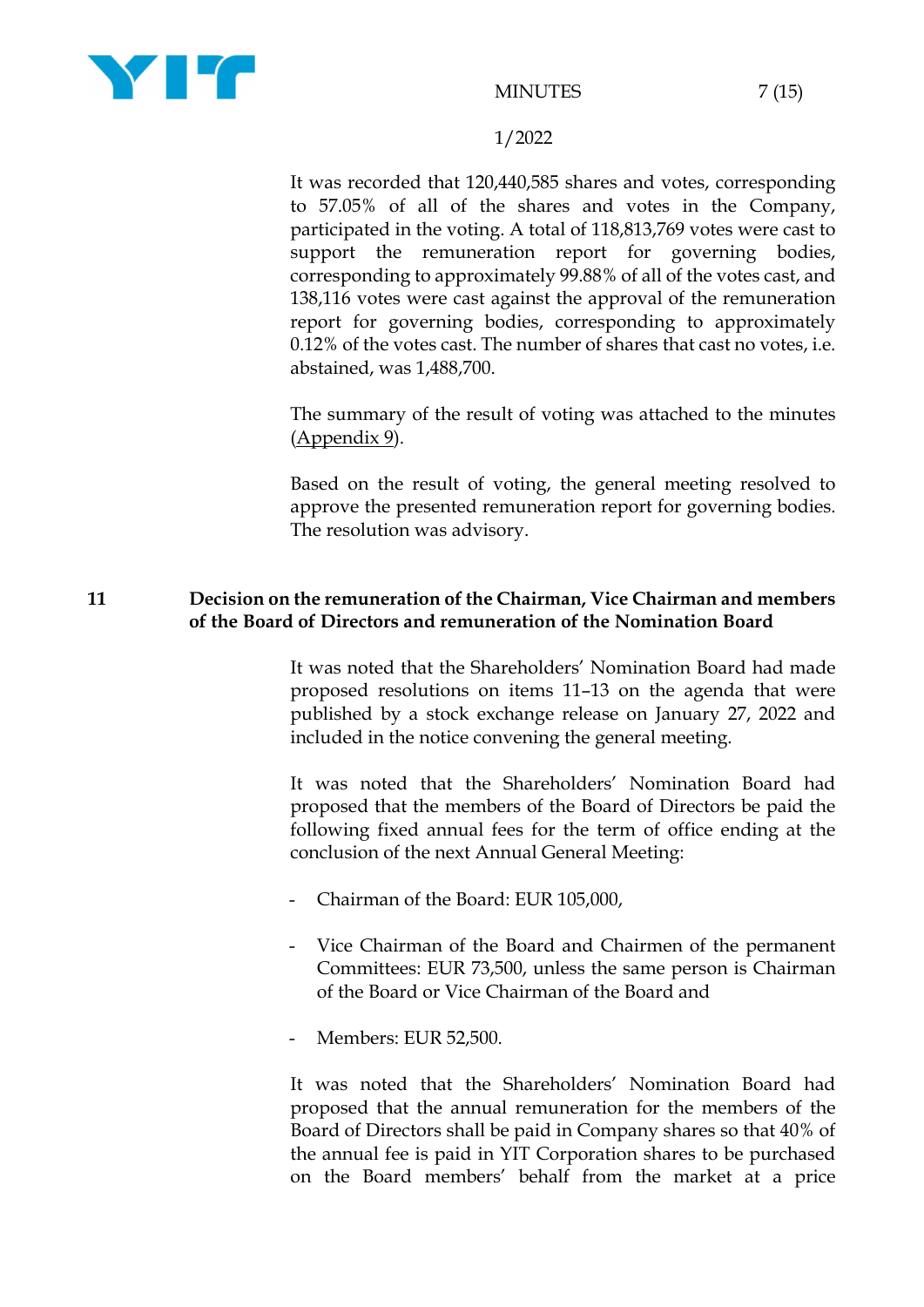determined in public trading from a regulated market (Nasdaq Helsinki Ltd). The shares shall be purchased within two weeks of the publication of the interim report for the period January 1– March 31, 2022. The Company will pay any costs related to the purchase of Company shares.

It was noted that the Shareholders' Nomination Board had further proposed that in addition to the fixed annual fee, the members of the Board and its permanently and temporarily appointed committees living in Finland be paid a meeting fee of EUR 800 per meeting and members living elsewhere in Europe be paid EUR 2,000. However, if the meeting is held by phone or by other electronical devices and connections, the Board and Committee meeting fee is proposed to be EUR 800 per meeting for both members living in Finland and elsewhere in Europe. It had also been proposed that the chairman of the Board and the chairmen of the permanent and temporarily appointed committees be paid a meeting fee of EUR 1,600 per meeting. Per diems were proposed to be paid for trips in Finland and abroad in accordance with YIT Corporation's and tax authorities' travelling compensation regulations.

In addition, the Nomination Board had proposed that the members of the Shareholders' Nomination Board, including the expert member, be paid a meeting fee of EUR 800 per a Board meeting and the Chairman be paid EUR 1,600 per a Board meeting.

It was recorded that 120,435,385 shares and votes, corresponding to 57.05% of all of the shares and votes in the Company, participated in the voting. A total of 118,955,099 votes were cast to support the Shareholders' Nomination Board's proposal, corresponding to approximately 100.00% of all of the votes cast, and 1,400 votes were cast against the proposal, corresponding to approximately 0.00% of the votes cast. The number of shares that cast no votes, i.e. abstained, was 1,478,886.

The summary of the result of voting was attached to the minutes (Appendix 10).

Based on the result of voting, the general meeting resolved that the annual and meeting fees of the members of the Board of Directors and the Nomination Board will be paid in accordance with the Shareholders' Nomination Board's proposal.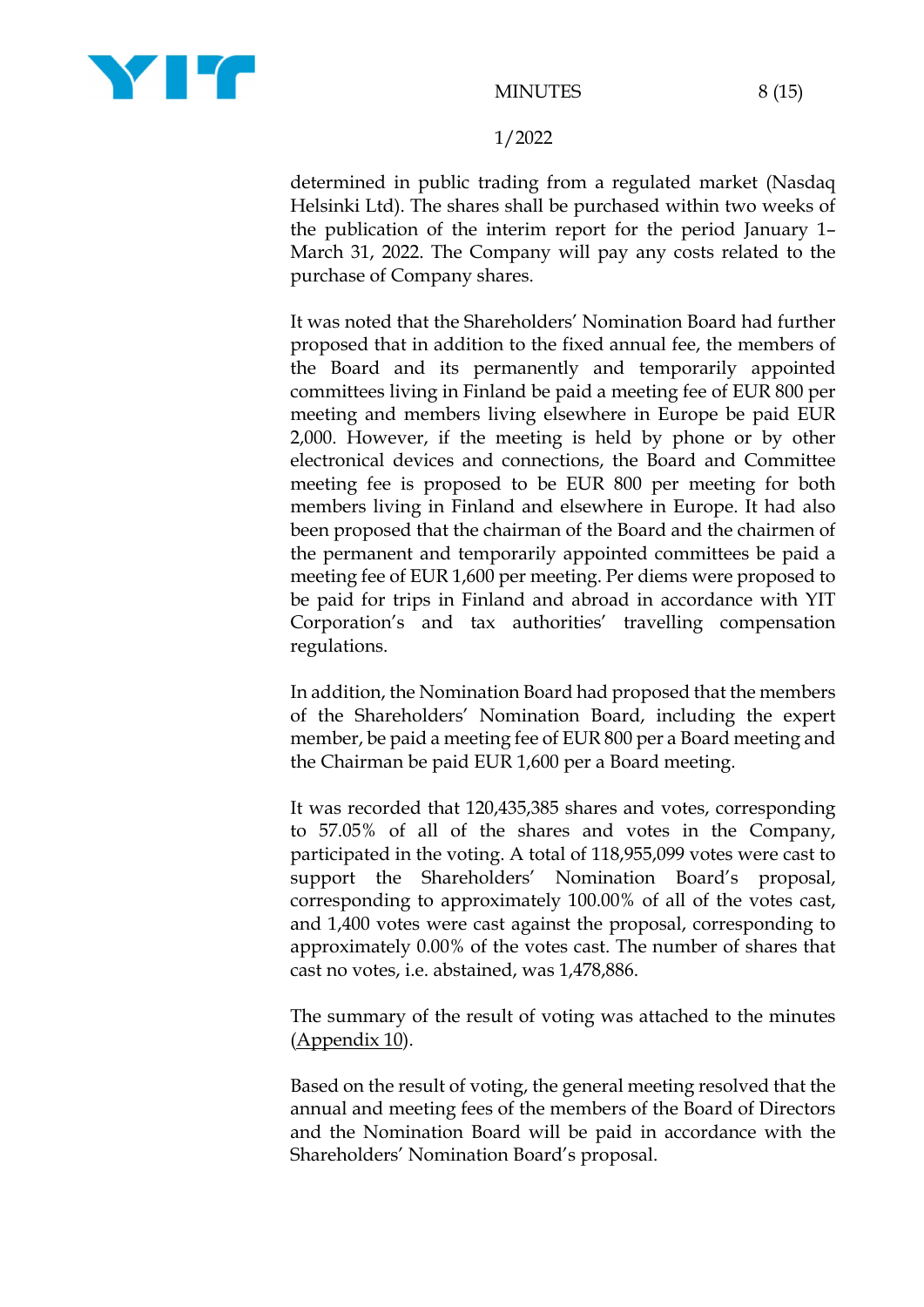

#### **12 Decision on the number of members of the Board of Directors**

It was noted that, according to the Articles of Association, for the proper administration and organisation of the Company's affairs, the Company shall have a Board of Directors consisting of a Chairman and Vice Chairman appointed by the general meeting of shareholders as well as a minimum of three (3) and maximum of seven (7) members.

It was noted that the Company's Board of Directors currently comprises a Chairman, a Vice Chairman and six (6) members.

It was noted that the Shareholders' Nomination Board had proposed that a Chairman, a Vice Chairman and six (6) ordinary members be elected to the Board of Directors.

It was recorded that 120,435,385 shares and votes, corresponding to 57.05% of all of the shares and votes in the Company, participated in the voting. A total of 120,435,075 votes were cast to support the Shareholders' Nomination Board's proposal, corresponding to 100.00% of all of the votes cast. No votes were cast against the proposal. The number of shares that cast no votes, i.e. abstained, was 310.

The summary of the result of voting was attached to the minutes (Appendix 11).

Based on the result of voting, the general meeting resolved that a Chairman, a Vice Chairman and six (6) members will be elected to the Board of Directors for a term ending at the conclusion of the next Annual General Meeting.

# <span id="page-8-0"></span>**13 Election of the Chairman, Vice Chairman and members of the Board of Directors**

It was noted that, under the Articles of Association of the Company, the Annual General Meeting shall elect a Chairman, Vice Chairman and members to the Board of Directors.

It was noted that the meeting had resolved to elect six (6) members to the Board of Directors in addition to the Chairman and Vice Chairman.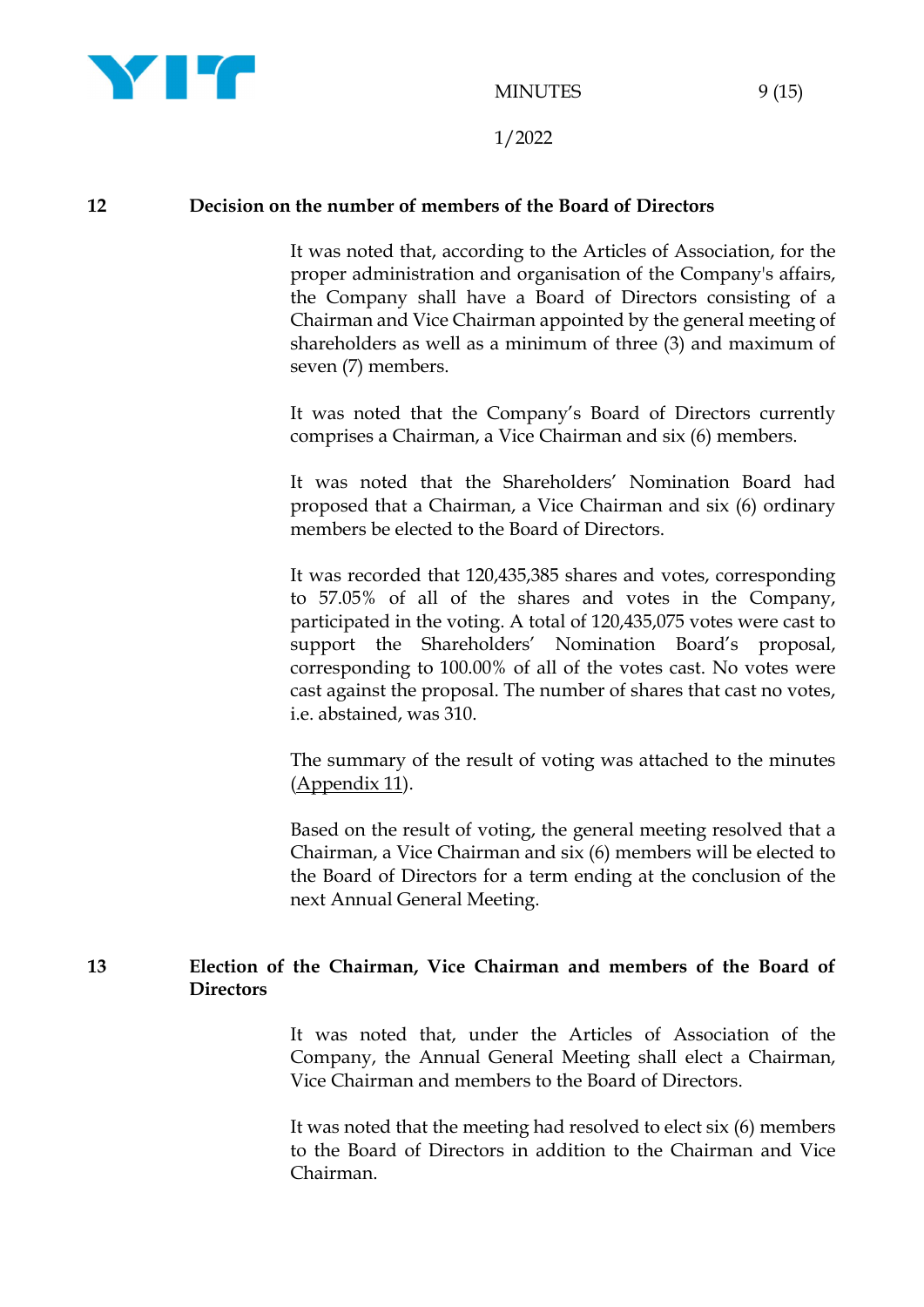

It was noted that under Article 4 of the Articles of Association, the term of each member of the Board of Directors shall begin at the general meeting of shareholders at which he or she is elected and expire at the end of the next Annual General Meeting of Shareholders following election.

The current composition of the Board of Directors was noted.

It was noted that the Shareholders' Nomination Board had proposed that Harri-Pekka Kaukonen be re-elected as Chairman, Eero Heliövaara be re-elected as Vice Chairman and Frank Hyldmar, Olli-Petteri Lehtinen and Barbara Topolska be re-elected as members, and Casimir Lindholm, Jyri Luomakoski and Kerttu Tuomas be elected as new Board members for a term ending at the close of the next Annual General Meeting following their election.

The present members of the Board Alexander Ehrnrooth, Kristina Pentti-von Walzel and Tiina Tuomela have announced that they are not available for re-election for a new term.

It was noted that all persons nominated to the Board had given their consent to the election and had been presented on the Company's website.

It was recorded that 120,435,385 shares and votes, corresponding to 57.05% of all of the shares and votes in the Company, participated in the voting. A total of 111,808,363 votes were cast to support the Shareholders' Nomination Board's proposal, corresponding to approximately 92.84% of all of the votes cast, and 8,627,022 votes were cast against the proposal, corresponding to approximately 7.16% of the votes cast. The number of shares that cast no votes, i.e. abstained, was 0.

The summary of the result of voting was attached to the minutes (Appendix 12).

Based on the result of voting, the general meeting elected the following members to the Board of Directors for a term expiring at the end of the next Annual General Meeting following election: Harri-Pekka Kaukonen as Chairman, Eero Heliövaara as Vice Chairman and Frank Hyldmar, Olli-Petteri Lehtinen, Barbara Topolska, Casimir Lindholm, Jyri Luomakoski and Kerttu Tuomas as members.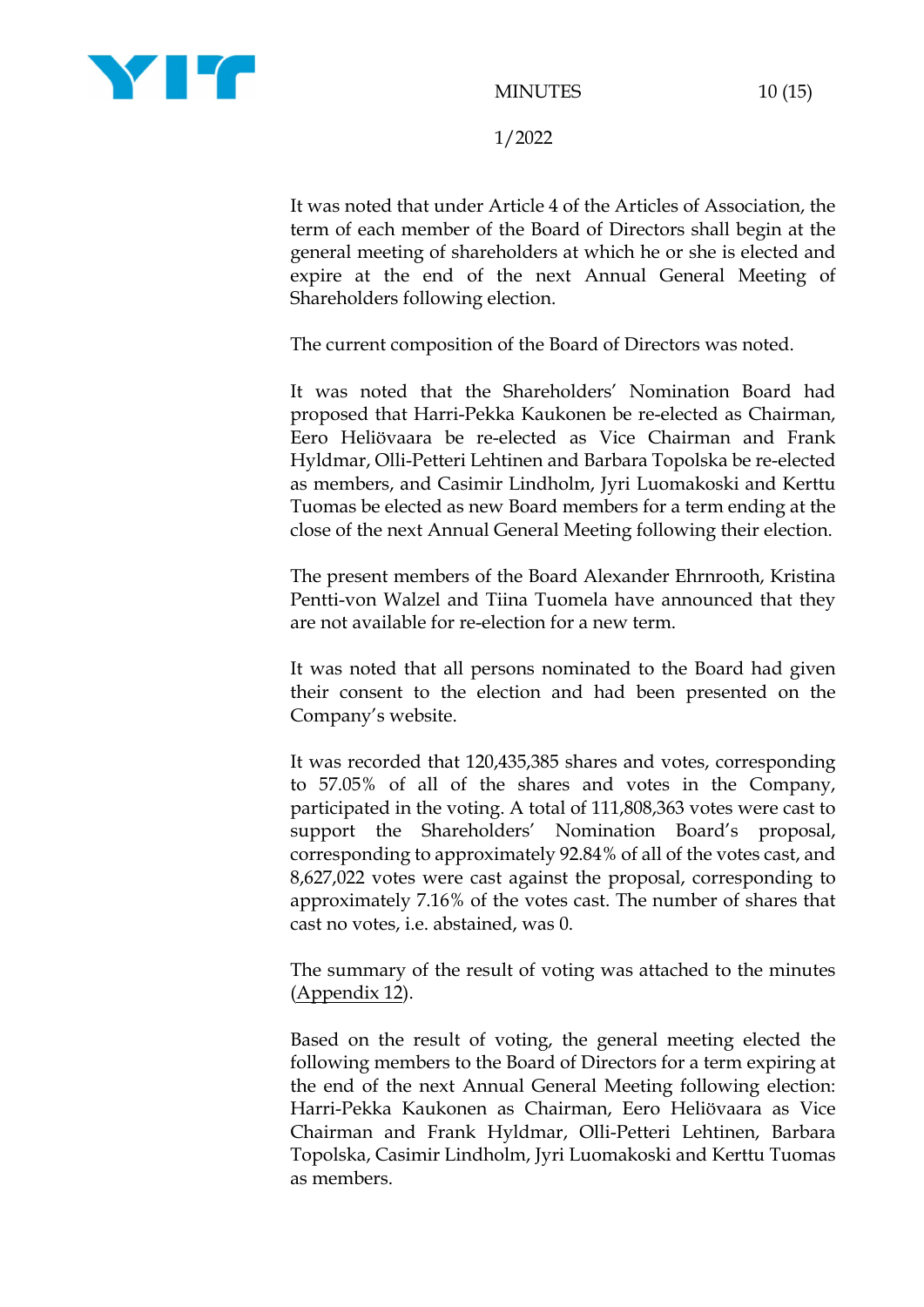

#### **14 Decision on the remuneration of the auditor**

It was noted that the Board of Directors had proposed, on the recommendation of the Audit Committee, that the auditor's fees be paid according to their invoices approved by the Company.

It was recorded that 120,442,585 shares and votes, corresponding to 57.05% of all of the shares and votes in the Company, participated in the voting. A total of 120,442,585 votes were cast to support the Board of Directors' proposal, corresponding to 100.00% of all of the votes cast. No votes were cast against the proposal. The number of shares that cast no votes, i.e. abstained, was  $0$ .

The summary of the result of voting was attached to the minutes (Appendix 13).

Based on the result of voting, the general meeting resolved that the auditor's fees be paid against an invoice approved by the Company.

## **15 Election of the auditor**

It was noted that under Article 7 of the Articles of Association, the Company shall have one auditor that shall be an approved auditing firm. The auditor's term shall cover the current financial year at the time of election and expire at the end of the next Annual General Meeting of Shareholders following election.

The Company's current auditor, whose term of office ended at the end of the Annual General Meeting, was noted.

It was noted that the Board of Directors had proposed, on recommendation of the Audit Committee, that PricewaterhouseCoopers Oy, Authorised Public Accountants, be elected as the Company's auditor. PricewaterhouseCoopers Oy had nominated Samuli Perälä, Authorised Public Accountant, as the chief auditor.

It was recorded that 120,442,585 shares and votes, corresponding to 57.05% of all of the shares and votes in the Company,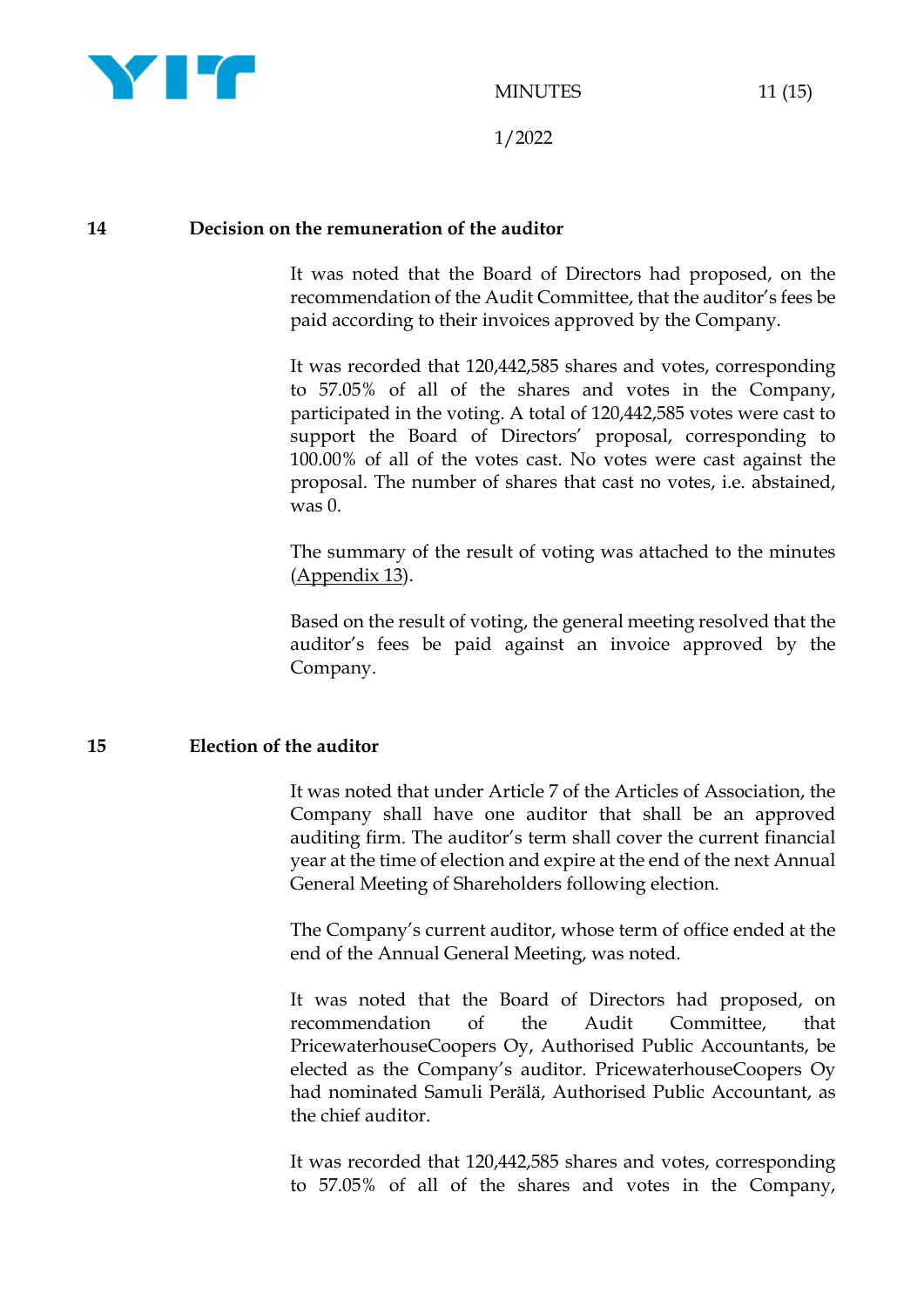

participated in the voting. A total of 120,072,542 votes were cast to support the Board of Directors' proposal, corresponding to approximately 99.69% of all of the votes cast, and 370,043 votes were cast against the proposal, corresponding to approximately 0.31% of the votes cast. The number of shares that cast no votes, i.e. abstained, was 0.

The summary of the result of voting was attached to the minutes (Appendix 14).

Based on the result of voting, the general meeting resolved in accordance with the Board of Directors' proposal to elect authorised public accountants PricewaterhouseCoopers Oy as the Company's auditor].

It was noted that PricewaterhouseCoopers Oy had informed the Company that Samuli Perälä, Authorised Public Accountant, would serve as the responsible auditor.

[It was noted that PricewaterhouseCoopers Oy and Samuli Perälä, Authorised Public Accountant, had consented to being elected.

## **16 Authorisation of the Board of Directors to decide on the repurchase of own shares**

The Board of Director's proposal on authorising the Board to decide on the repurchase of the Company's own shares was presented (Appendix 15).

It was recorded that the Board of Director's proposal on authorising the Board to decide on the repurchase of a maximum of 21,000,000 of the Company's own shares using the Company's unrestricted equity has been available for viewing by shareholders on the Company's website since February 4, 2022.

It was noted that no own shares had been repurchased on the basis of the authorisation granted by the previous Annual General Meeting of the Company held on March 18, 2021.

It was recorded that 120,442,585 shares and votes, corresponding to 57.05% of all of the shares and votes in the Company, participated in the voting. The Board of Directors' proposal was supported by 120,413,911 votes and shares, corresponding to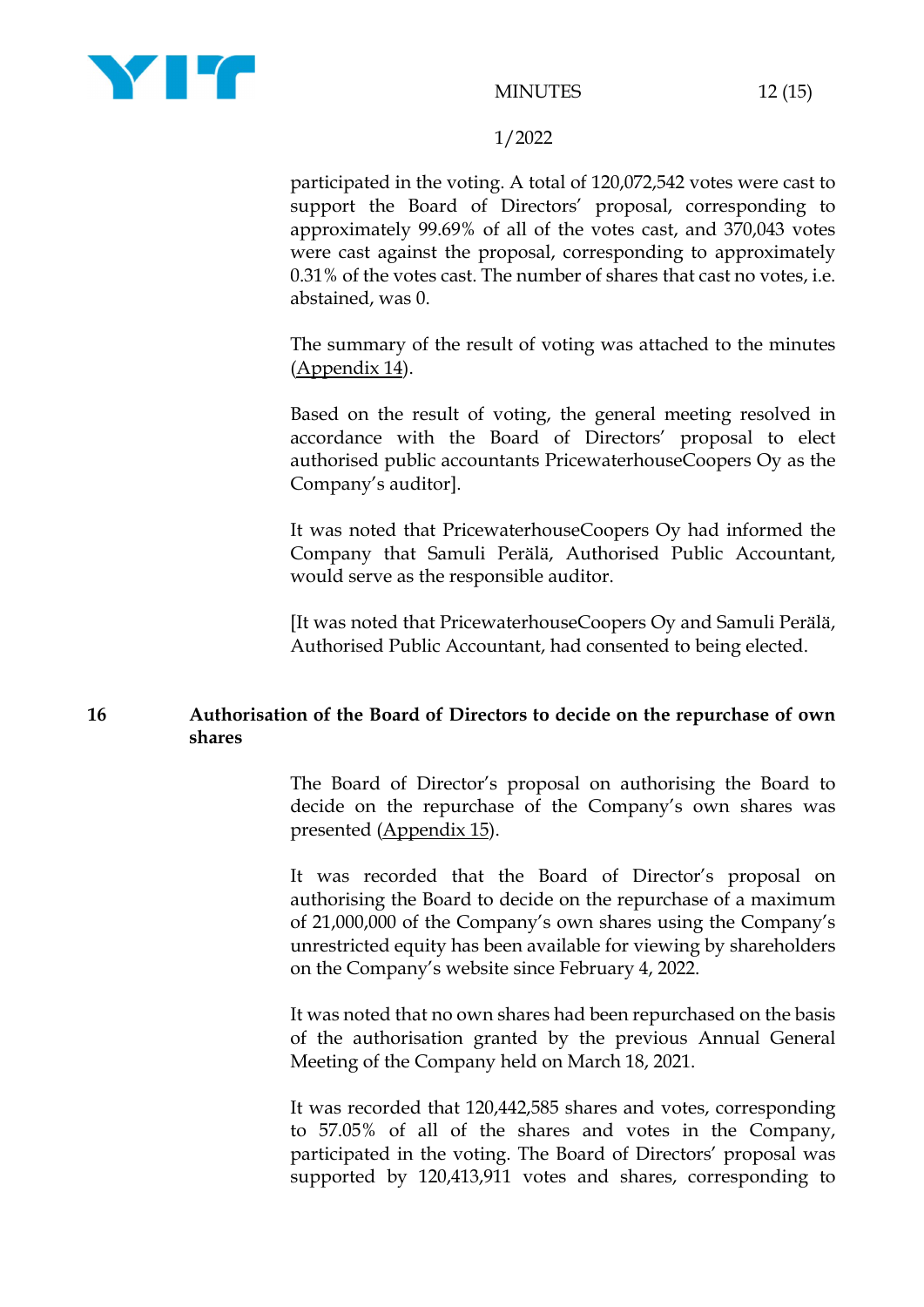

#### MINUTES 13 (15)

#### 1/2022

99.99% of all of the votes cast and 99.98% of the shares represented in this resolution item. The Board of Directors' proposal was opposed by 8,600 votes and shares, corresponding to 0.01% of all of the votes cast and the shares represented in this resolution item. The number of shares that cast no votes, i.e. abstained, was 20,074.

The summary of the result of voting was attached to the minutes (Appendix 16).

Based on the result of voting, the general meeting resolved to authorise the Board of Directors of the Company to repurchase a maximum of 21,000,000 of the Company's own shares in accordance with Appendix 14. The general meeting resolved to cancel the authorisation given on March 18, 2021 for deciding on the repurchase of the Company's own shares and resolved that the authorisation now granted will be in force until June 30, 2023.

# **17 Authorisation of the Board of Directors to decide on share issues**

The Board of Director's proposal on authorising the Board to decide on share issues was presented (Appendix 17).

It was recorded that the Board of Director's proposal on authorising the Board to decide on share issues limited to a maximum of 21,000,000 shares has been available for viewing by shareholders on the Company's website since February 4, 2022.

It was noted that, on the basis of the authorisation granted by the Company's previous Annual General Meeting held on March 18, 2021, a total of 35,350 of treasury shares held by the Company were transferred as part of the incentive schemes. No new shares had been issued on the basis of the authorisation.

It was recorded that 120,442,585 shares and votes, corresponding to 57.05% of all of the shares and votes in the Company, participated in the voting. The Board of Directors' proposal was supported by 120,430,555 votes and shares, corresponding to approximately 99.99% of all of the votes cast and the shares represented in this resolution item. The Board of Directors' proposal was opposed by 8,600 votes and shares, corresponding to approximately 0.01% of all of the votes cast and the shares represented in this resolution item. The number of shares that cast no votes, i.e. abstained, was 3,430.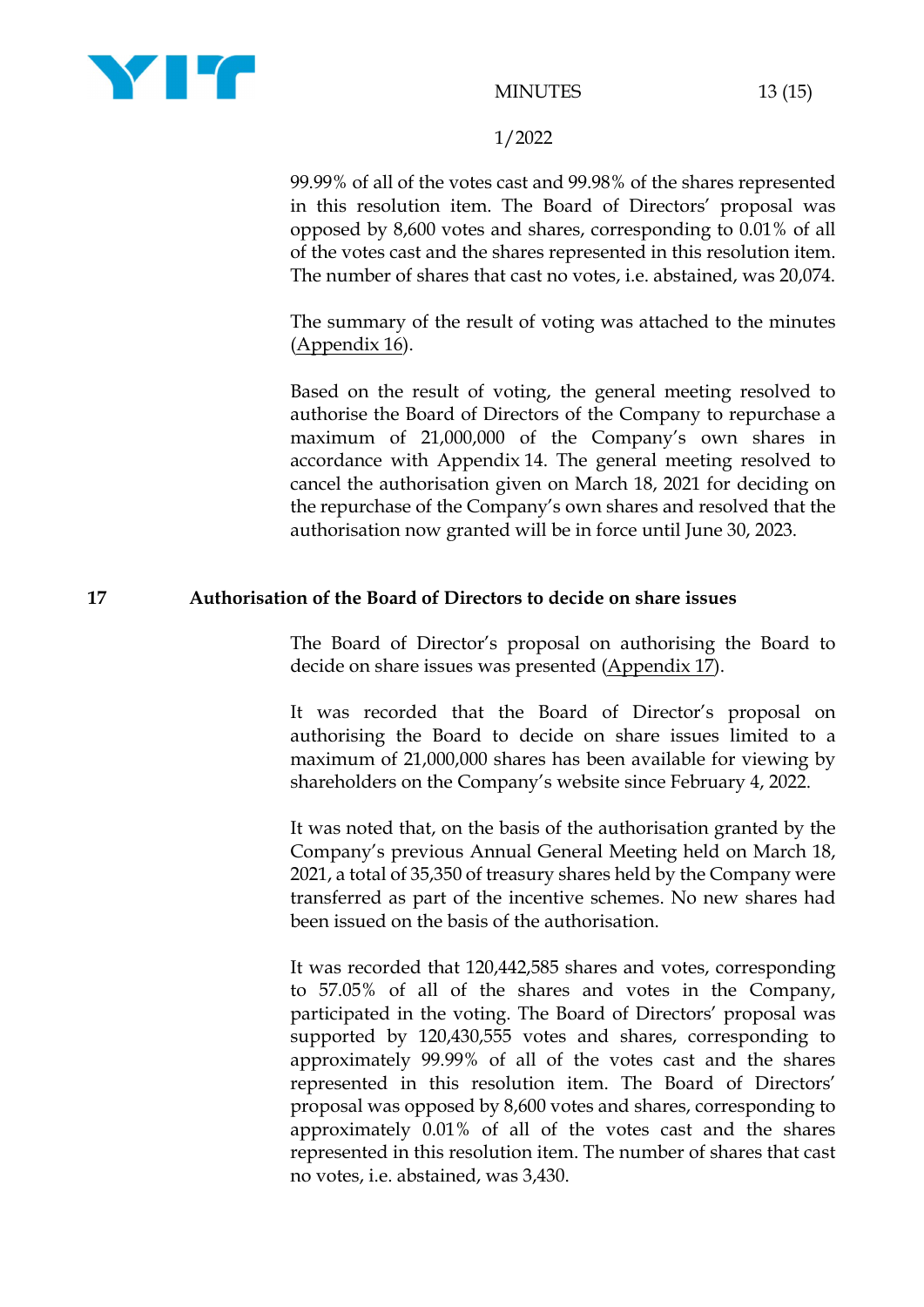

The summary of the result of voting was attached to the minutes (Appendix 18).

Based on the result of voting, the general meeting resolved to authorise the Board of Directors to decide on share issues limited to a maximum of 21,000,000 shares in accordance with appendix 16. The general meeting resolved to cancel the authorisation given on March 18, 2021 for deciding on share issues and resolved that the authorisation now granted will be in force until June 30, 2023.

# 18 **Closing of the meeting**

It was noted that the items listed in the notice of meeting had been discussed.

It was noted that the minutes of the meeting will be available for viewing by shareholders on March 31, 2022 at the latest on the Company's website www.yitgroup.com/.

The chairperson declared the meeting closed at 10:41 a.m.

The minutes of the meeting are confirmed by:

Pekka Jaatinen Chairperson

I have inspected the above minutes and found them to be a true and accurate account of the meeting.

Juha Jauhiainen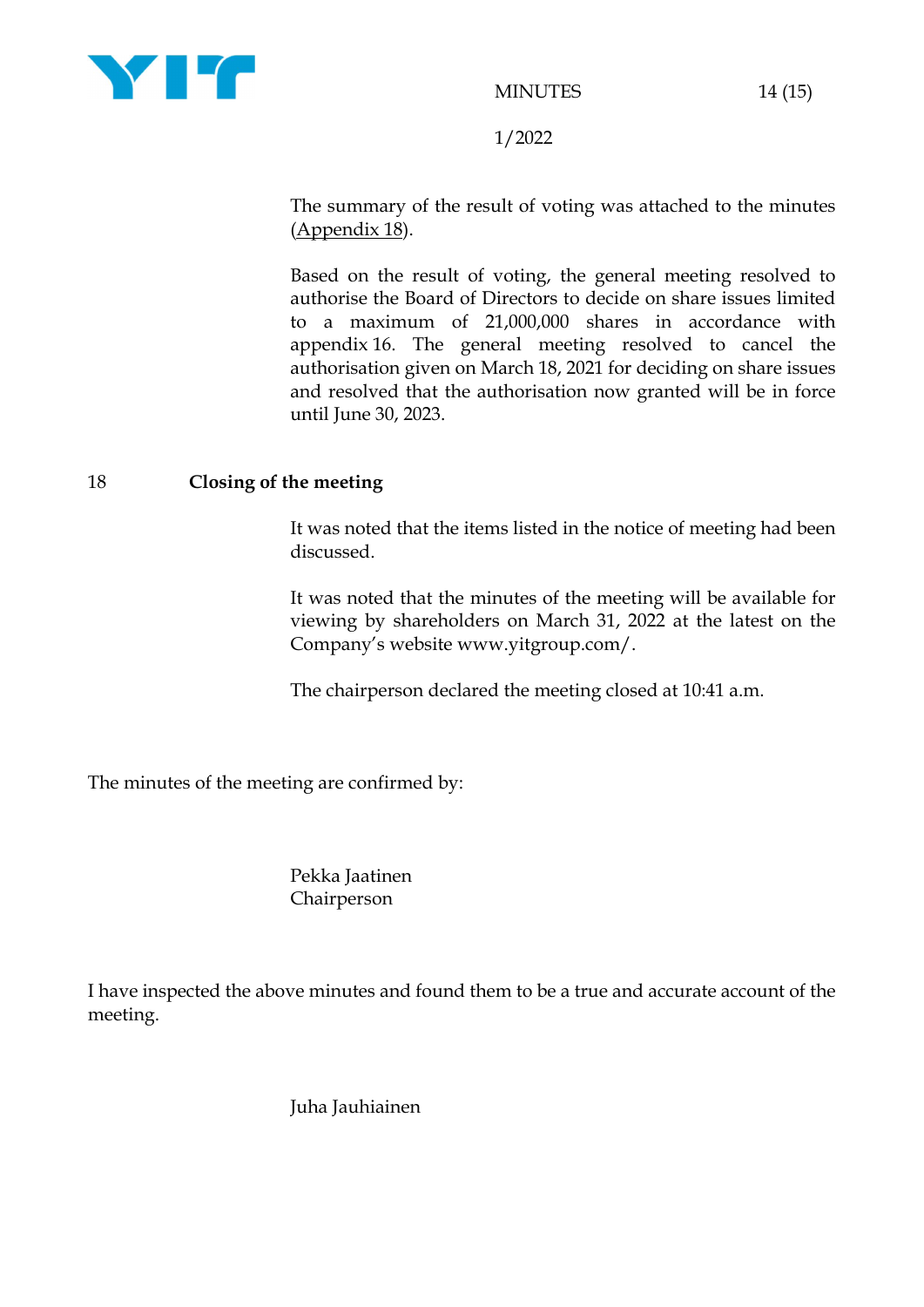

# **APPENDICES**

- Appendix 1 Votes by holders of nominee-registered shares
- Appendix 2 Notice convening the Annual General Meeting
- Appendix 3 List of participants and list of votes
- Appendix 4 Financial statements documents
- Appendix 5 Result of voting, item 7
- Appendix 6 Result of voting, item 8
- Appendix 7 Result of voting, item 9
- Appendix 8 Remuneration report for governing bodies
- Appendix 9 Result of voting, item 10
- Appendix 10 Result of voting, item 11
- Appendix 11 Result of voting, item 12
- Appendix 12 Result of voting, item 13
- Appendix 13 Result of voting, item 14
- Appendix 14 Result of voting, item 15
- Appendix 15 The Board of Director's proposal on the authorisation of the Board of Directors to decide on the repurchase of own shares
- Appendix 16 Result of voting, item 16
- Appendix 17 The Board of Director's proposal on the authorisation of the Board of Directors to decide on share issues
- Appendix 18 Result of voting, item 17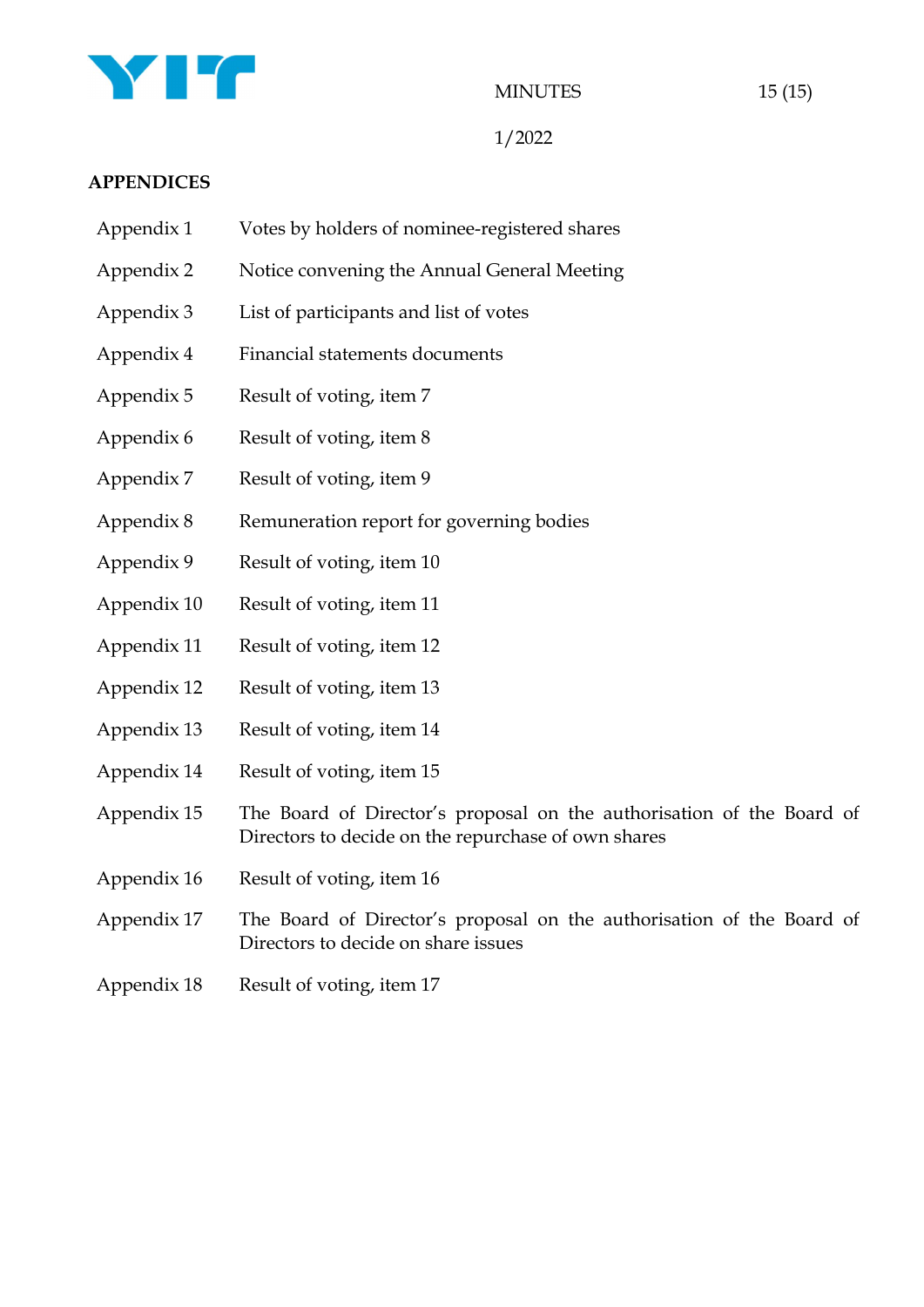

# **Appendix 15: The Board of Director's proposal on the authorisation of the Board of Directors to decide on the repurchase of own shares**

The Board of Directors proposes that the Annual General Meeting authorise the Board of Directors to decide on the repurchase of the Company's own shares using the Company's unrestricted equity under the following terms and conditions:

A maximum of 21,000,000 Company shares may be purchased, corresponding to about 10% of all Company shares. However, the number of shares held by the Company may not represent more than 10% of all shares in the Company. This number includes all the treasury shares held by the Company and its subsidiaries pursuant to Chapter 15, Section 11(1) of the Limited Liability Companies Act.

The Board of Directors is authorised to decide how Company shares are purchased. Company shares may be purchased at a price determined by public trading on the day of purchase or at a price otherwise determined at the market. Shares may be purchased in a proportion other than that of the shares held by the shareholders.

The Board of Directors proposes that the authorisation shall revoke the authorisation to repurchase the Company's own shares issued by the Annual General Meeting on March 18, 2021. The Board of Directors proposes that the authorisation be valid until June 30, 2023.